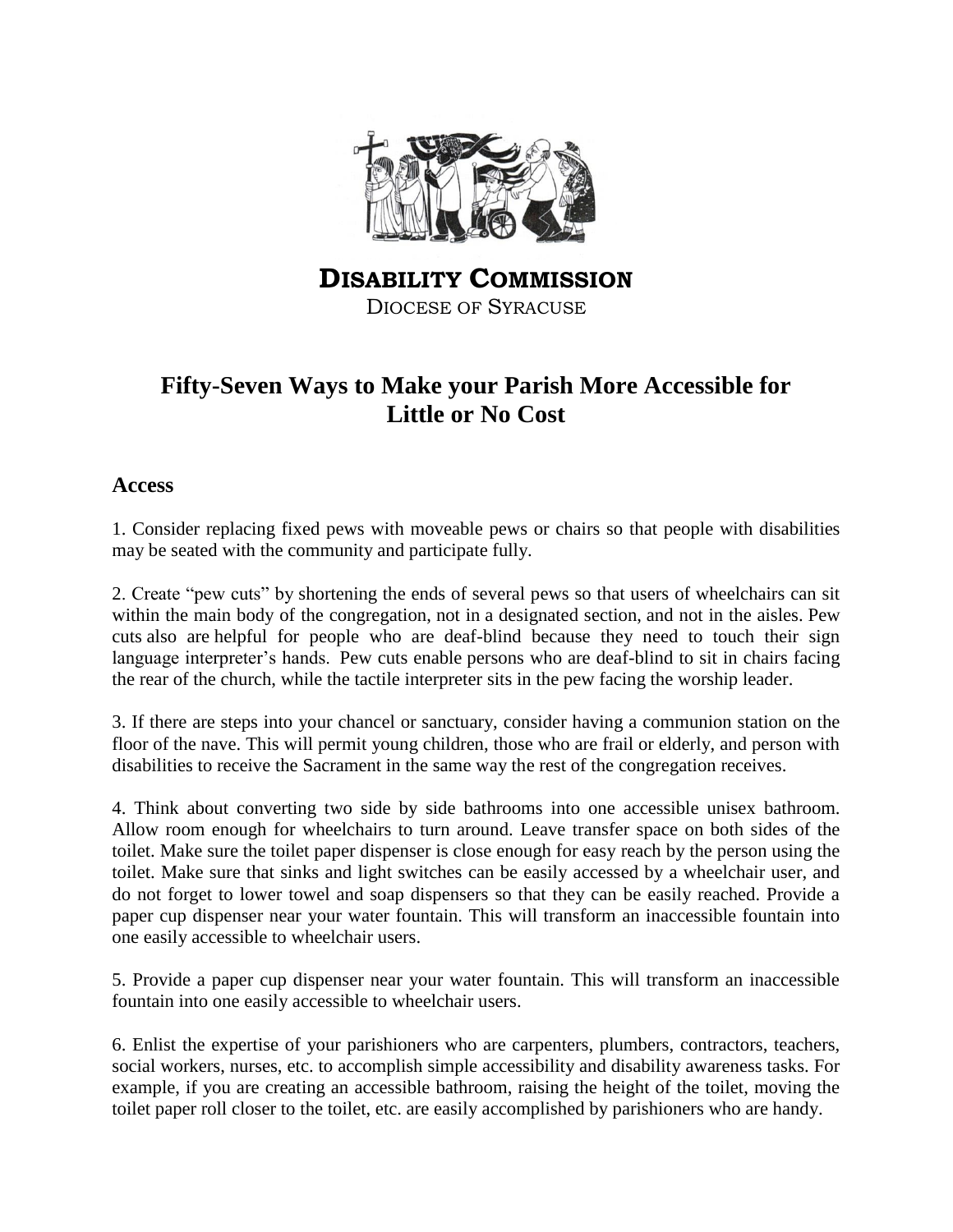7. If any wheelchair users volunteer in your office, consider raising the height of desks and tables to 34 inches so that their wheelchair can fit under these surfaces.

8. Install long-handled door hardware which is easier for everyone to use, especially those who have limited hand function.

9. Apply brightly colored, textured strips at the top of all stairs. These strips alert people with limited vision that they are approaching stairs. People who are carrying things which block their vision will also appreciate this notice

10. In places where winter weather brings snow and ice, remove the snow and ice promptly from all sidewalks and parking-lots. During the fall months, make sure that slippery leaves are also removed.

11. Survey present church lighting to ensure that the wattage is high enough and that the placement of light fixtures ensures maximum visibility.

12. Visit accessible churches in your area, noting especially the non-architectural ways these churches demonstrate their accessibility and inclusion.

13. Set aside a separate bulletin board to display material concerning your own accessibility projects. Be sure the height of the bulletin board is friendly to persons who use wheelchairs. Also ensure that the background is not too distracting for those with low vision.

14. Set aside accessible parking spaces in your parking lot or in front of your church for people with disabilities. Mark these spaces with an appropriate sign.

## **Education**

15. Offer a Christian Education day in which participants explore what life as a person with a disability is like. Ask your parishioners who have disabilities to share their experiences. Explore ways in which life as a person with a disability can be improved and how your parishioners with disabilities can feel more included in the life of the congregation.

16. Invite outside speakers to the parish to talk about issues and needs of persons with disabilities.

17. Show one or more of the excellent video recordings which are available about disability concerns. Prepare questions for discussion following the viewing. If interest is expressed, make plans to address the issues which still separate people with disabilities from the larger community of the church and society.

8. Plan an adult education segment to discuss the non-architectural barriers to inclusion, such as lighting, attitudinal and communication barriers.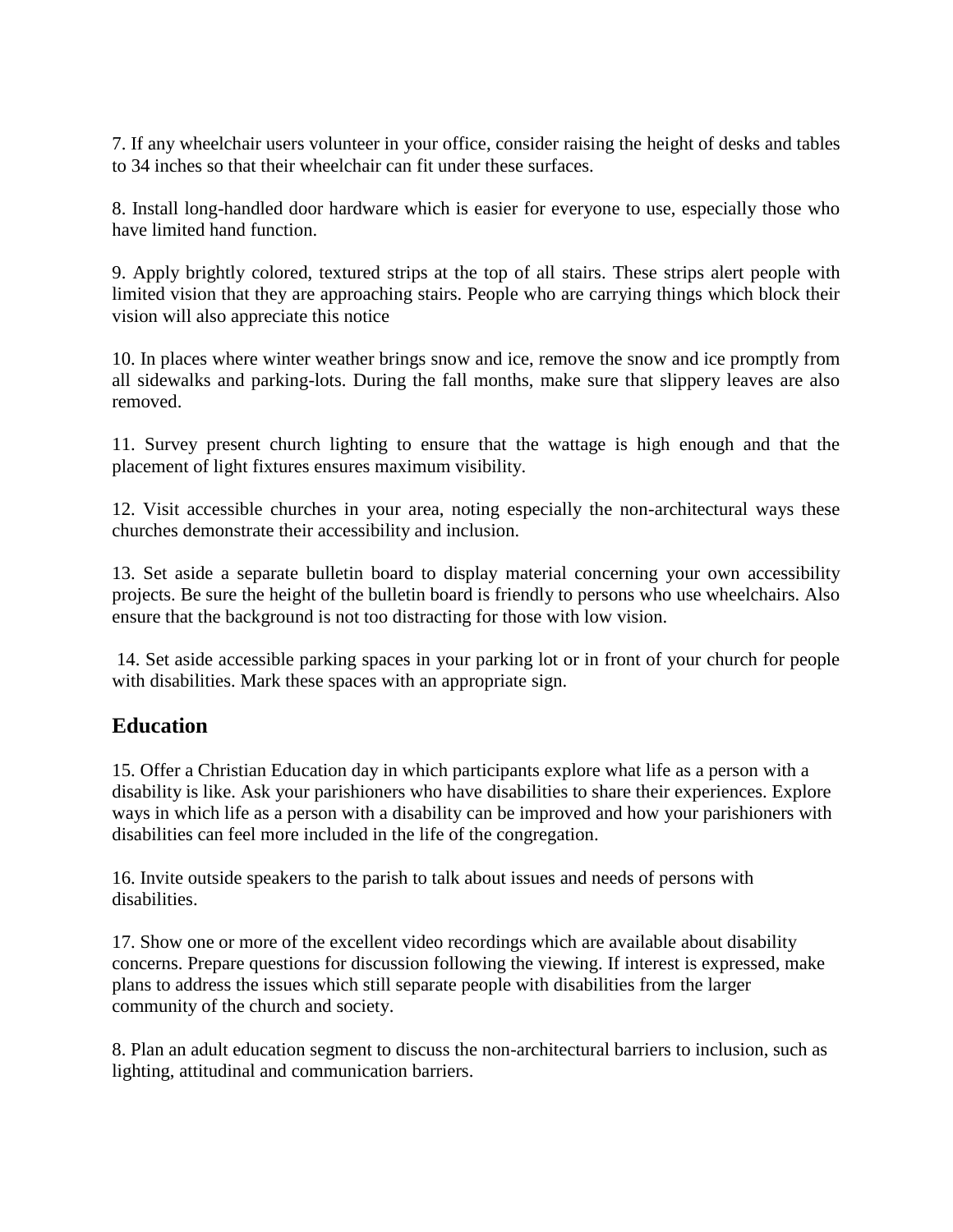19. Make yourselves knowledgeable about the needs of persons with less readily apparent disabilities, such as diabetes, epilepsy, high blood pressure, mental illness, etc. In an adult education session, share this knowledge about these disabilities. In an aging church, more joint replacements are causing more people to need accessible parking, ease of entry, etc.

20. In your parish library, set aside a shelf or two with disability resources related to accessibility, disability awareness, inclusion, etc. Label these shelves with an easy-to-read sign saying "Mini-Library on Inclusion."

21. Look for educational opportunities about disability concerns in your community. Gather several interested parishioners and parish leaders to attend programs. Publicize these events in your bulletins and newsletters.

22. In an educational program or in a sermon, explore the differences between "healing" (wholeness) and "cure". All people can receive God's healing grace. Not all of us will be cured.

23. Because two-thirds of working-age people with disabilities are unemployed (even though they are able to work and want to do so) and because many members of your congregation are employers make sure they are knowledgeable about the issues around employment of people with disabilities both from the point of view of the employer and the point of view of those who have disabilities.

24. Educate your congregation about environmental illnesses. Survey your cleaning supplies being mindful of those with environmental sensitivities. Encourage everyone to curtail the wearing of perfumes and aftershave as well. For some, the use of incense will be a problem. At the very least, when incense is to be used, notify the congregation beforehand.

25. Offer some form of faith formation opportunity to students with intellectual and other developmental disabilities. With supports, most students can succeed in inclusion programs with non-disabled peers. When inclusion isn't possible, find age appropriate material suitable to the child's abilities, or make use of one of the excellent interfaith special religious education curricula available.

26. Partner with neighboring parishes to provide disability programming for the community.

27. Understand, accept and celebrate your own limitations. All of us are who we are because of, rather than in spite of, our limitations. Encourage people with disabilities to teach us the lessions of imperfection and limitation.

## **Inclusion**

28. Involve people with disabilities in the planning of all architectural modifications.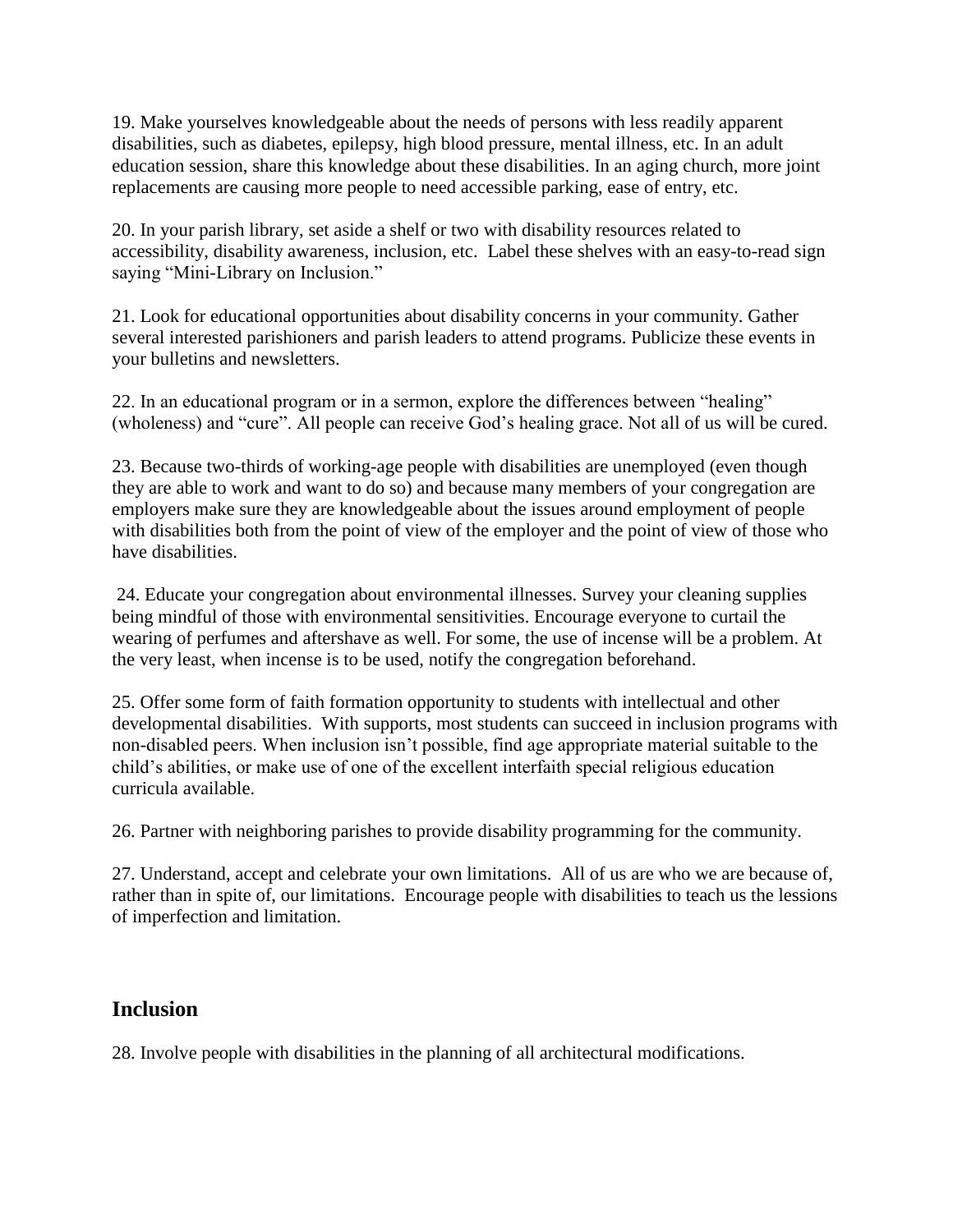29. Hold all community activities in areas accessible to everyone. Don't forget about accessible signage.

30. Organize a beep baseball game, inviting one of the organized teams of blind people to play a team of your own blindfolded parishioners.

31. Many activities such as skiing, roller skating and camping can be enjoyed by people with disabilities, especially when they are partnered with someone who is temporarily able-bodied. Encourage your parishioners to look for the fun and fulfillment in these activities.

32. Encourage families with children who have a disability to bring their children to church. Encourage the members of the congregation to be welcoming, even if a child is not always quiet during the service. Welcome children with disabilities to participate in the celebration of the Sacraments of Baptism, Eucharist and Confirmation.

33. Accept the God-given gifts that people with disabilities bring to the community.

34. Establish a peer mentoring program between your able-bodied young people and young people who have a disability.

35. Explore ways of including people with disabilities in education and ministry as well as worship in your parish.

36. Consult local group homes and nursing homes to ascertain whether your congregation might invite their residents to become members of the parish.

#### **Service**

37. After every service, take the altar flowers and service leaflets to those who are shut-in or hospitalized.

38. Provide transportation to church for those who are elderly or without transportation.

38. Maintain regular communication with those who are unable to attend services or other parish events. This allows these people to continue to feel a part of the community, and it allows the community to monitor those persons' "wellbeing."

40. Include the children of the parish in visits to nursing homes. Most elders enjoy short visits from youngsters.

41. Discover sources of large print or taped books, magazines and Bibles. Share this information with older an parishioner whose vision is failing and may not yet be acquainted with these resources.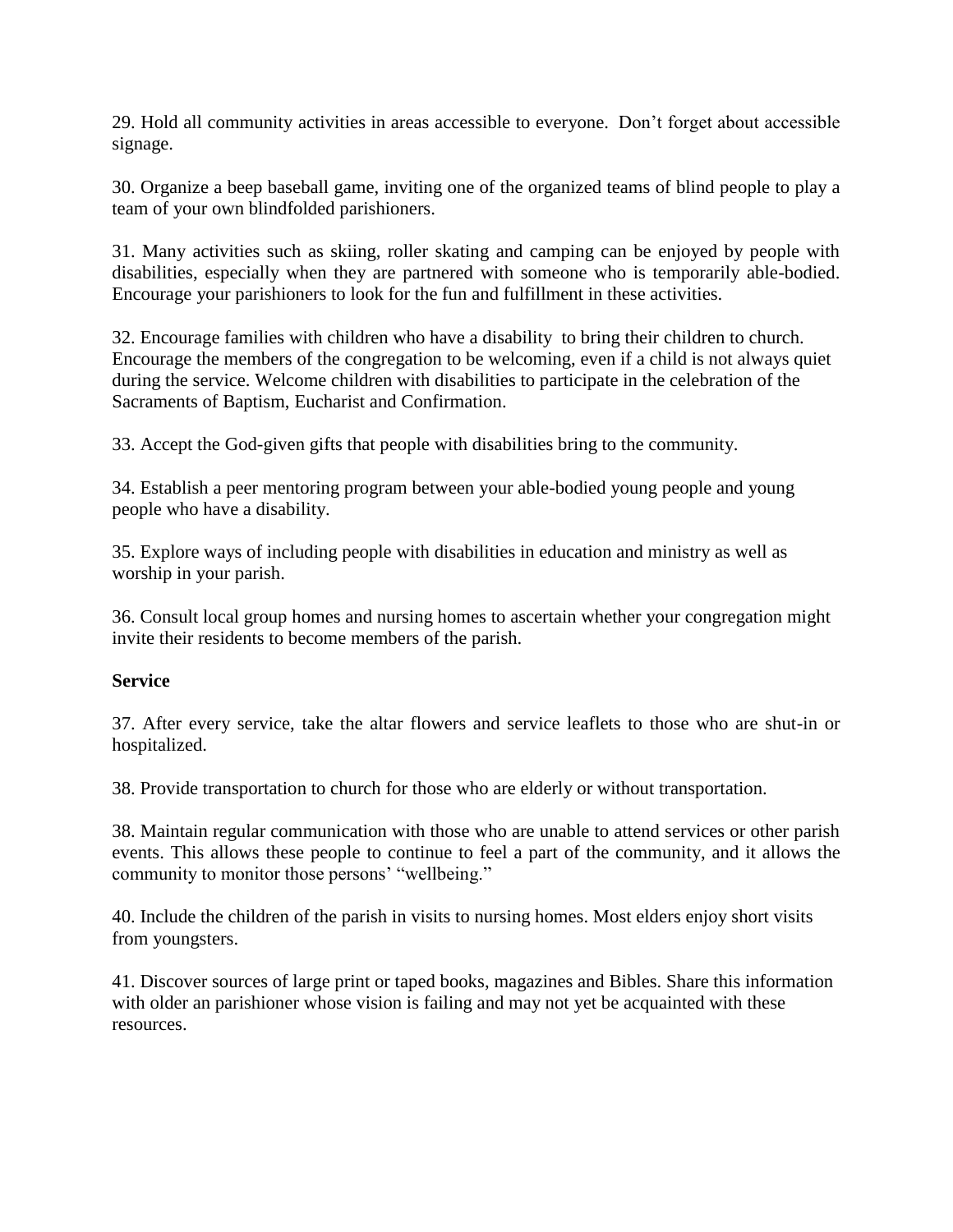42. Develop support groups for persons with disabilities such as stroke, diabetes, epilepsy, mental illness, etc., and for parents of children with Autism Spectrum Disorder and caretakers of persons with Alzheimer's.

43. Encourage one to one relationships between persons who are elderly and youth and young couples.

44. Encourage parishioners to designate memorial gifts for accessibility projects.

45. Consult local group homes and nursing homes to ascertain whether your congregation might invite their residents to become members of your congregation.

46. Share your facilities with organizations which serve people with disabilities.

47. Consider getting involved in congregate dining, meals on wheels, or your own feeding program for those who are in need. Join other parishes in the area in this effort.

48. Explore ways of working with other congregations and faith communities on projects related to disability access and ministry

49. Suggest that your parishioners volunteer their time at a daycare center, rehabilitation facility or hospital as a way of coming to know persons with disabilities better.

50. Survey your neighborhood to ascertain whether there are unmet needs among those who are elderly, home-bound or have a disability.

#### **Hearing and Vision**

51. Use your copier to produce large-print copies of the prayer book or other materials used in worship. (Large print is 18 point and should be produced on paper which is white or off-white and produces good contrast with the type. Use Arial, Tahoma, or other sans serif. Where appropriate, obtain the permission of the publisher duplicate.

52. Suggest that your parishioners who have difficulty hearing sit toward the front of the nave so that they can easily see the preacher and lectors. Ask the preacher and lectors to speak clearly and slowly, looking frequently at the congregation. Make copies of the sermon available before the service as well as copies of the lessons to be read. People who are hard of hearing will find these materials especially helpful.

53. Survey your sound system to ensure that it meets the needs of those who will depend on it. Let people have difficulty hearing test it for you and tell what adjustments are needed.

54. If you have persons in your congregation who are blind or have low vision, install signage in Braille or raised letters. Acquaint yourself with the ADA requirements of size and placement.